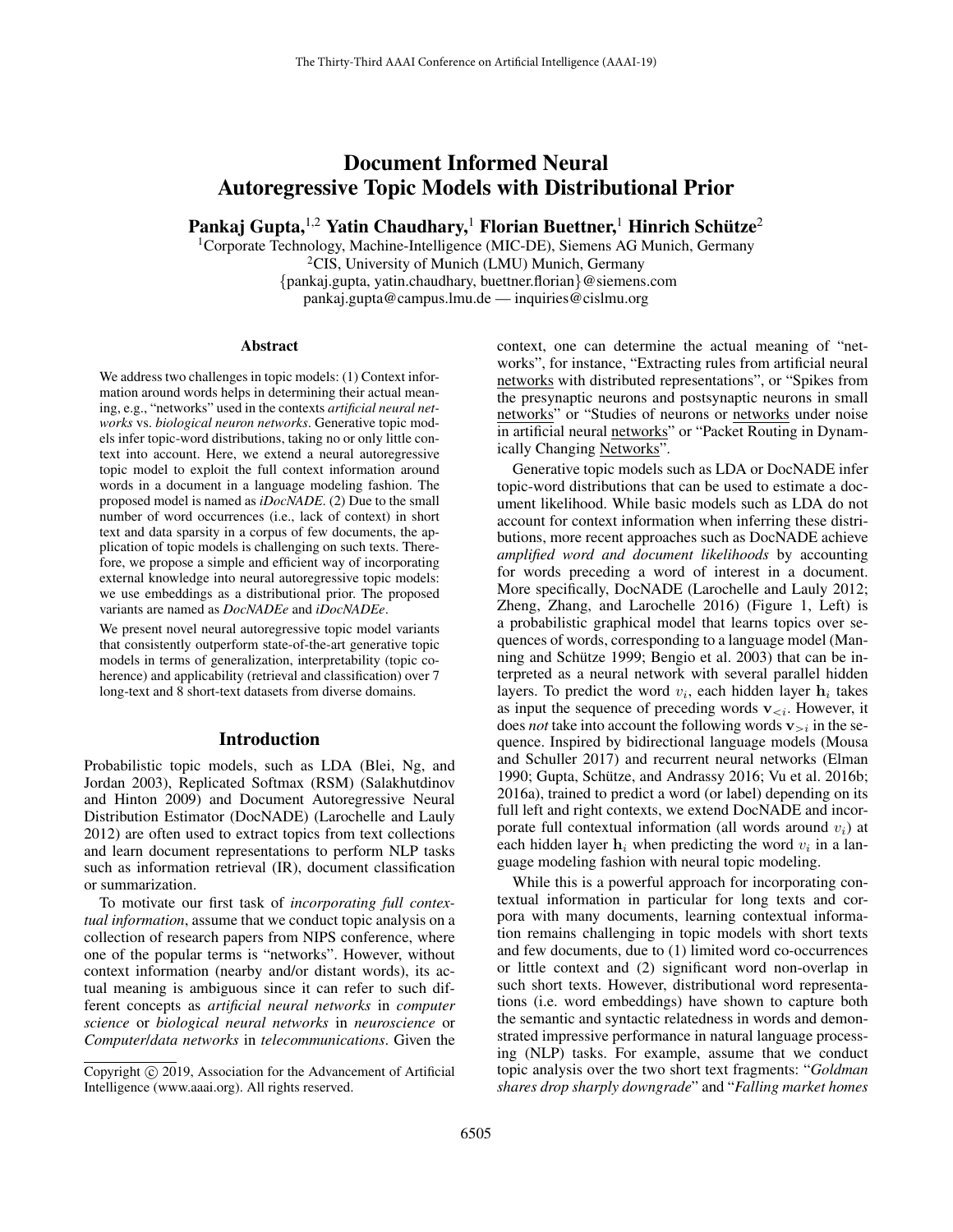

Figure 1: *DocNADE* (left), *iDocNADE* (middle) and DocNADEe (right) models. Blue colored lines signify the connections that share parameters. The observations (*double circle*) for each word v<sup>i</sup> are multinomial. Hidden vectors in *green* and *red* colors identify the forward and backward network layers, respectively. Symbols  $\vec{v}_i$  and  $\vec{v}_i$  represent the autoregressive conditionals  $p(v_i|\mathbf{v}_{\le i})$  and  $p(v_i|\mathbf{v}_{\ge i})$ , respectively. Connections between each  $v_i$  and hidden units are shared, and each conditional  $\vec{v}_i$  (or  $\overleftarrow{v}_i$ ) is decomposed into a tree of binary logistic regressions, i.e. hierarchical softmax.

*weaken economy*". Traditional topic models will not be able to infer relatedness between word pairs across sentences such as (*economy*, *shares*) due to the lack of word-overlap between sentences. However, in embedding space, the word pairs (*economy*, *shares*), (*market*, *shares*) and (*falling*, *drop*) have cosine similarities of 0.65, 0.56 and 0.54.

Therefore, we *incorporate word embeddings* as fixed prior in neural topic models in order to introduce complementary information. The proposed neural architectures learn task specific word vectors in association with static embedding priors leading to better text representation for topic extraction, information retrieval, classification, etc.

The multi-fold **contributions** in this work are: (1) We propose an advancement in neural autoregressive topic model by incorporating full contextual information around words in a document to boost the likelihood of each word (and document). This enables learning better (*informed*) document representations that we quantify via *generalization* (perplexity), *interpretability* (topic coherence) and *applicability* (document retrieval and classification). We name the proposed topic model as *Document Informed Neural Autoregressive Distribution Estimator* (iDocNADE). (2) We propose a further extension of DocNADE-like models by incorporating complementary information via word embeddings, along with the standard sparse word representations (e.g., one-hot encoding). The resulting two DocNADE variants are named as *Document Neural Autoregressive Distribution Estimator with Embeddings* (DocNADEe) and *Document Informed Neural Autoregressive Distribution Estimator with Embeddings* (iDocNADEe). (3) We also investigate the two contributions above in the deep versions of topic models. (4) We apply our modeling approaches to 8 short-text and 7 long-text datasets from diverse domains. With the learned representations, we show a gain of 5.2% (404 vs 426) in perplexity, 11.1% (.60 vs .54) in precision at retrieval fraction 0.02 and  $5.2\%$  (.664 vs .631) in  $F1$  for text categorization, compared to the DocNADE model (on average over 15 datasets). *Code* and *supplementary material* are available at https://github.com/pgcool/iDocNADEe.

### Neural Autoregressive Topic Models

RSM (Salakhutdinov and Hinton 2009), a probabilistic undirected topic model, is a generalization of the energy-based Restricted Boltzmann Machines RBM (Hinton 2002) that can be used to model word counts. NADE (Larochelle and Murray 2011) decomposes the joint distribution of observations into autoregressive conditional distributions, modeled using non-linear functions. Unlike for RBM/RSM, this leads to tractable gradients of the data negative log-likelihood but can only be used to model binary observations.

DocNADE (Figure 1, Left) is a generative neural autoregressive topic model to account for word counts, inspired by RSM and NADE. For a document  $\mathbf{v} = [v_1, ..., v_D]$  of size D, it models the joint distribution  $p(\mathbf{v})$  of all words  $v_i$ , where  $v_i \in \{1, ..., K\}$  is the index of the *i*th word in the dictionary of vocabulary size  $K$ . This is achieved by decomposing it as a product of conditional distributions i.e. composing it as a product or conditional distributions i.e.<br>  $p(\mathbf{v}) = \prod_{i=1}^{D} p(v_i | \mathbf{v}_{\le i})$  and computing each autoregressive conditional  $p(v_i|\mathbf{v}_{< i})$  via a feed-forward neural network for  $i \in \{1, ...D\},\$ 

$$
\overrightarrow{\mathbf{h}}_{i}(\mathbf{v}_{< i}) = g(\mathbf{c} + \sum_{k < i} \mathbf{W}_{:, v_k}) \tag{1}
$$
\n
$$
p(v_i = w | \mathbf{v}_{< i}) = \frac{\exp(b_w + \mathbf{U}_{w,:} \overrightarrow{\mathbf{h}}_i(\mathbf{v}_{< i}))}{\sum_{w'} \exp(b_{w'} + \mathbf{U}_{w',:} \overrightarrow{\mathbf{h}}_i(\mathbf{v}_{< i}))}
$$

where  $\mathbf{v}_{\leq i} \in \{v_1, ..., v_{i-1}\}\text{. } g(\cdot)$  is a non-linear activation function,  $\mathbf{W} \in \mathbb{R}^{\tilde{H} \times K}$  and  $\mathbf{U} \in \mathbb{R}^{K \times H}$  are weight matrices,  $\mathbf{c} \in \mathbb{R}^H$  and  $\mathbf{b} \in \mathbb{R}^K$  are bias parameter vectors. H is the number of hidden units (topics).  $\mathbf{W}_{:,-i}$  is a matrix made of the  $i - 1$  first columns of W. The probability of the word  $v_i$  is thus computed using a position-dependent hidden layer  $\mathbf{h}'_i(\mathbf{v}_{\leq i})$  that learns a representation based on all previous words  $v_{\leq i}$ ; however it does *not* incorporate the following words  $\mathbf{v}_{>i}$ . Taken together, the log-likelihood of any document v of arbitrary length can be computed as:

$$
\mathcal{L}^{DocNADE}(\mathbf{v}) = \sum_{i=1}^{D} \log p(v_i | \mathbf{v}_{&i})
$$
 (2)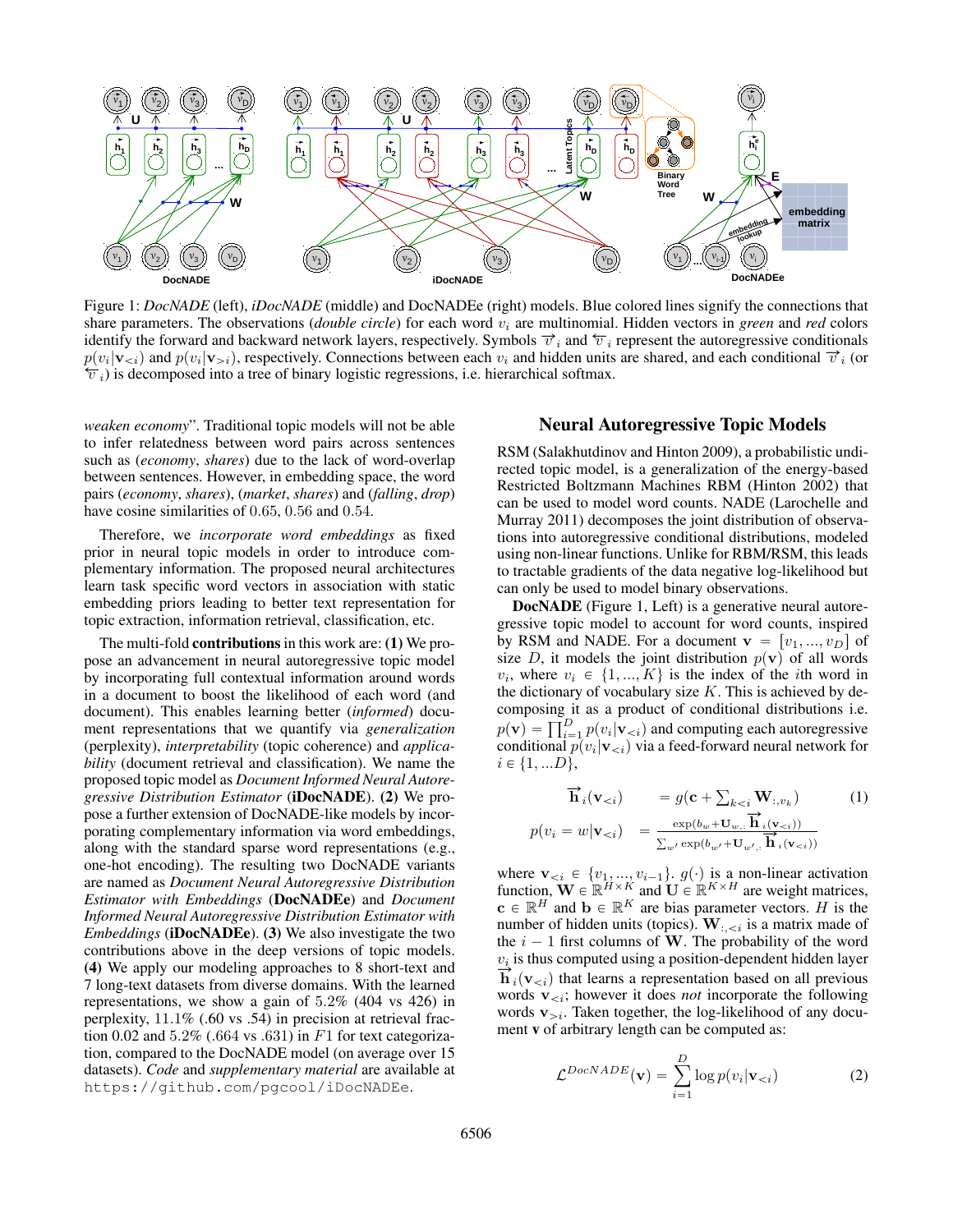iDocNADE (Figure 1, Right), our *proposed* model, accounts for the full context information (both previous  $v_{\leq i}$ ) and following  $v_{\geq i}$  words) around each word  $v_i$  for a document v. Therefore, the log-likelihood  $\mathcal{L}^{iDocNADE}$  for a document v in *iDocNADE* is computed using forward and backward language models as:

$$
\log p(\mathbf{v}) = \frac{1}{2} \sum_{i=1}^{D} \underbrace{\log p(v_i | \mathbf{v}_{< i})}_{\text{forward}} + \underbrace{\log p(v_i | \mathbf{v}_{> i})}_{\text{backward}} \quad (3)
$$

i.e., the mean of the forward  $(\overline{\mathcal{L}})$  and backward  $(\overline{\mathcal{L}})$  loglikelihoods. This is achieved in a bi-directional language modeling and feed-forward fashion by computing position dependent *forward* ( $\overline{h}_i$ ) and *backward* ( $\overline{h}_i$ ) hidden layers for each word  $i$ , as:

$$
\overrightarrow{\mathbf{h}}_{i}(\mathbf{v}_{< i}) = g(\overrightarrow{\mathbf{c}} + \sum_{k < i} \mathbf{W}_{:, v_k}) \tag{4}
$$

$$
\overleftarrow{\mathbf{h}}_{i}(\mathbf{v}_{>i}) = g(\overleftarrow{\mathbf{c}} + \sum_{k>i} \mathbf{W}_{:,v_k})
$$
\n(5)

where  $\vec{\mathbf{c}} \in \mathbb{R}^H$  and  $\hat{\mathbf{c}} \in \mathbb{R}^H$  are bias parameters in forward and backward passes, respectively.  $\hat{H}$  is the number of hidden units (topics).

Two autoregressive conditionals are computed for each ith word using the forward and backward hidden vectors,

$$
p(v_i = w | \mathbf{v}_{< i}) = \frac{\exp(\overrightarrow{b}_w + \mathbf{U}_{w,:} \overrightarrow{\mathbf{h}}_i(\mathbf{v}_{< i}))}{\sum_{w'} \exp(\overrightarrow{b}_{w'} + \mathbf{U}_{w',,:} \overrightarrow{\mathbf{h}}_i(\mathbf{v}_{< i}))}
$$
(6)

$$
p(v_i = w | \mathbf{v}_{>i}) = \frac{\exp(\overleftarrow{b}_w + \mathbf{U}_{w,:} \overleftarrow{h}_i(\mathbf{v}_{>i}))}{\sum_{w'} \exp(\overleftarrow{b}_{w'} + \mathbf{U}_{w',:} \overleftarrow{h}_i(\mathbf{v}_{>i}))}
$$
 (7)

for  $i \in [1, ..., D]$  where  $\overrightarrow{b} \in \mathbb{R}^K$  and  $\overleftarrow{b} \in \mathbb{R}^K$  are biases in forward and backward passes, respectively. Note that the parameters W and U are shared between the two networks.

DocNADEe and iDocNADEe with Embedding priors: We introduce additional semantic information for each word into DocNADE-like models via its pre-trained embedding vector, thereby enabling better textual representations and semantically more coherent topic distributions, in particular for short texts. In its simplest form, we extend DocNADE with word embedding aggregation at each autoregressive step  $k$  to generate a complementary textual representation, step k to generate a complementary textual representation,<br>i.e.,  $\sum_{k < i} \mathbf{E}_{:,v_k}$ . This mechanism utilizes prior knowledge encoded in a pre-trained embedding matrix  $\mathbf{E} \in \mathbb{R}^{H \times K}$ when learning task-specific matrices W and latent representations in DocNADE-like models. The position dependent forward  $\overrightarrow{h_i^e}$ dent forward  $\mathbf{h}_i^e(\mathbf{v}_{< i})$  and (only in iDocNADEe) backward  $\overleftarrow{\mathbf{h}}_i^e(\mathbf{v}_{> i})$  hidden layers for each word *i* now depend on **E** as:

$$
\overrightarrow{\mathbf{h}_{i}^{e}}(\mathbf{v}_{(8)
$$

$$
\overleftarrow{\mathbf{h}_i^e}(\mathbf{v}_{>i}) = g(\mathbf{\hat{c}} + \sum_{k>i} \mathbf{W}_{:,v_k} + \lambda \sum_{k>i} \mathbf{E}_{:,v_k})
$$
 (9)

where,  $\lambda$  is a mixture coefficient, determined using validation set. As in equations 6 and 7, the forward and backward

**Algorithm 1** Computation of  $\log p(\mathbf{v})$  in *iDocNADE* or *iDocNADEe* using *tree-softmax* or *full-softmax*

Input: A training document vector v, Embedding matrix E **Parameters**:  $\{\overrightarrow{b}, \overleftarrow{b}, \overrightarrow{c}, \overleftarrow{c}, W, U\}$ **Output:**  $\log p(\mathbf{v})$ 1:  $\overrightarrow{a} \leftarrow \overrightarrow{c}$ 2: if iDocNADE then 3:  $\overleftarrow{\mathbf{a}} \leftarrow \overleftarrow{\mathbf{c}} + \sum_{i>1} \mathbf{W}_{:,v_i}$ 4: if iDocNADEe then 5:  $\overleftarrow{\mathbf{a}} \leftarrow \overleftarrow{\mathbf{c}} + \sum_{i>1} \mathbf{W}_{:,v_i} + \lambda$  $_{i>1}$   $\mathbf{E}_{:,v_i}$ 6:  $q(\mathbf{v}) = 1$ 7: for  $i$  from 1 to  $D$  do 8:  $\overrightarrow{h}_i \leftarrow g(\overrightarrow{a})$ ;  $\overleftarrow{h}_i \leftarrow g(\overleftarrow{a})$ 9: if tree-softmax then 10:  $p(v_i | \mathbf{v}_{\le i}) = 1; \ p(v_i | \mathbf{v}_{> i}) = 1$ 11: **for** m from 1 to  $|\pi(v_i)|$  **do** 12:  $p(v_i|\mathbf{v}_{\le i}) \leftarrow p(v_i|\mathbf{v}_{\le i})p(\pi(v_i)_m|\mathbf{v}_{\le i})$ 13:  $p(v_i|\mathbf{v}_{>i}) \leftarrow p(v_i|\mathbf{v}_{>i})p(\pi(v_i)_m|\mathbf{v}_{>i})$ 14: **if** full-softmax then 15: compute  $p(v_i | v_{\le i})$  using equation 6 16: compute  $p(v_i | v_{>i})$  using equation 7 17:  $q(\mathbf{v}) \leftarrow q(\mathbf{v}) p(v_i | \mathbf{v}_{< i}) p(v_i | \mathbf{v}_{> i})$ 18: if iDocNADE then 19:  $\overrightarrow{a} \leftarrow \overrightarrow{a} + W_{:,v_i}$ ;  $\overleftarrow{a} \leftarrow \overleftarrow{a} - W_{:,v_i}$ 20: if iDocNADEe then 21:  $\overrightarrow{a} \leftarrow \overrightarrow{a} + W_{:,v_i} + \lambda E_{:,v_i}$ <br>
22:  $\overleftarrow{a} \leftarrow \overleftarrow{a} - W_{:,v_i} - \lambda E_{:,v_i}$  $\overleftarrow{\mathbf{a}}\leftarrow\overleftarrow{\mathbf{a}}-\mathbf{W}_{:,v_i} \leftarrow \lambda\ \mathbf{E}_{:,v_i}$ 23:  $\log p(\mathbf{v}) \leftarrow \frac{1}{2} \log q(\mathbf{v})$ 

autoregressive conditionals are computed via hidden vectors  $\overline{h_i^e}(v_{\le i})$  and  $\overline{h_i^e}(v_{> i})$ , respectively.

Deep DocNADEs with/without Embedding Priors: DocNADE can be extended to a deep, multiple hidden layer architecture by adding new hidden layers as in a regular deep feed-forward neural network, allowing for improved performance (Lauly et al. 2017). In this deep version of DocNADE variants, the first hidden layers are computed in an analogous fashion to iDocNADE (eq. 4 and 5). Subsequent hidden layers are computed as:

$$
\overrightarrow{\mathbf{h}}_{i}^{(d)}(\mathbf{v}_{&i}) = g(\overrightarrow{\mathbf{c}}^{(d)} + \mathbf{W}^{(d)} \cdot \overrightarrow{\mathbf{h}}_{i}^{(d-1)}(\mathbf{v}_{&i}))
$$

and similarly,  $\mathbf{\hat{h}}_i^{(d)}(\mathbf{v}_{>i})$  for  $d = 2, ..., n$ , where n is the total number of hidden layers. The exponent " $(d)$ " is used as an index over the hidden layers and parameters in the deep feed-forward network. Forward and/or backward conditionals for each word  $i$  are modeled using the forward and backward hidden vectors at the last layer  $n$ . The deep DocNADE or iDocNADE variants without or with embeddings are named as *DeepDNE*, *iDeepDNE*, *DeepDNEe* and *iDeepDNEe*, respectively where  $W^{(1)}$  is the word representation matrix. However in *DeepDNEe* (or *iDeepDNEe*), we introduce embedding prior  $\bf{E}$  in the first hidden layer, i.e.,

$$
\overrightarrow{\mathbf{h}}_i^{e,(1)} = g(\overrightarrow{\mathbf{c}}^{(1)} + \sum_{k < i} \mathbf{W}_{:,v_k}^{(1)} + \lambda \sum_{k < i} \mathbf{E}_{:,v_k})
$$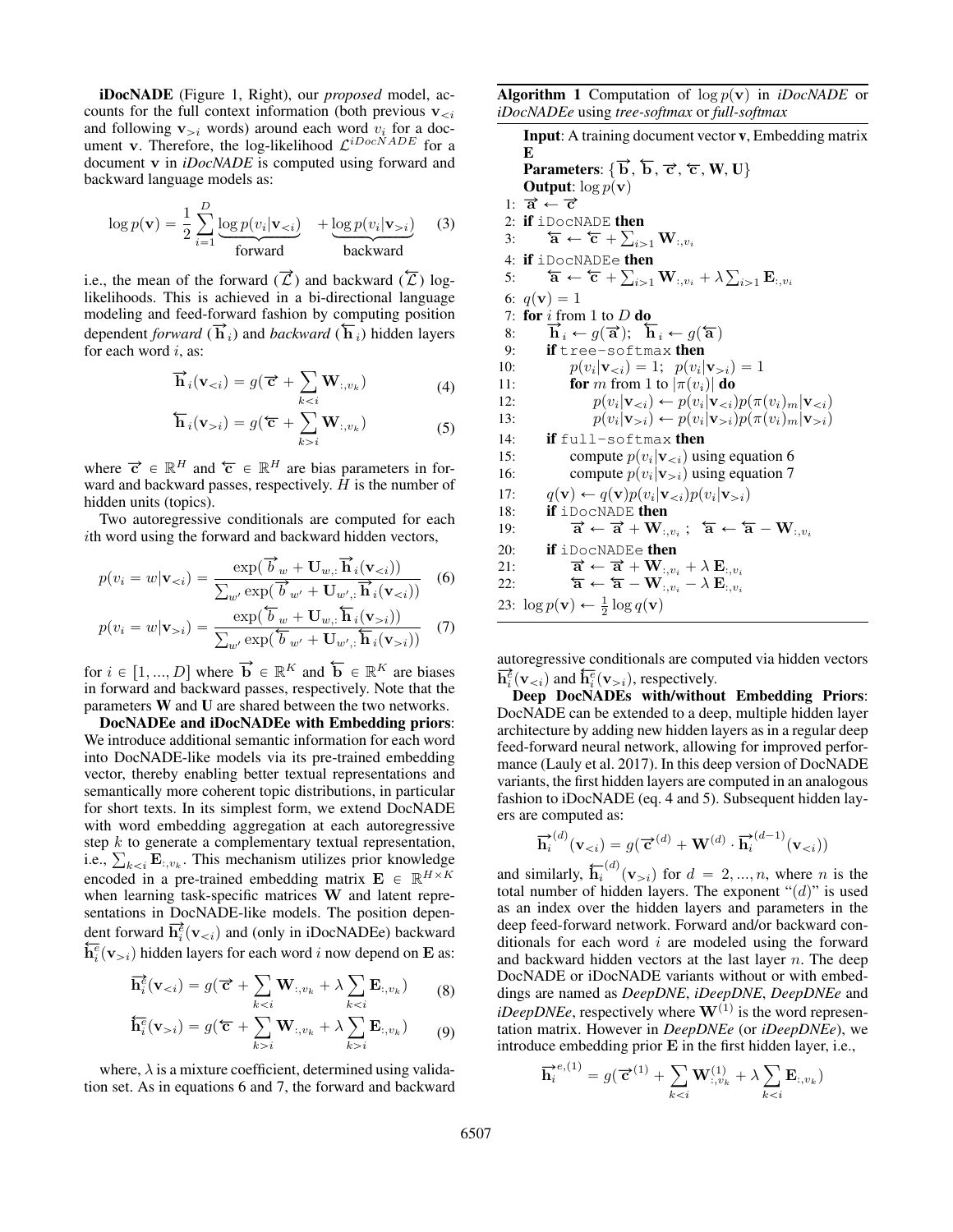for each word  $i$  via embedding aggregation of its context  $\mathbf{v}_{< i}$  (and  $\mathbf{v}_{> i}$ ). Similarly, we compute  $\overleftarrow{\mathbf{h}}_i^{e,(1)}$ .

**Learning:** Similar to DocNADE, the conditionals  $p(v_i =$  $w|\mathbf{v}_{\leq i}\rangle$  and  $p(v_i = w|\mathbf{v}_{>i}\rangle$  in DocNADEe, iDocNADE or iDocNADEe are computed by a neural network for each word  $v_i$ , allowing efficient learning of *informed* representations  $\overrightarrow{\mathbf{h}}_i$  and  $\overleftarrow{\mathbf{h}}_i$  (or  $\overrightarrow{\mathbf{h}}_i^{\overrightarrow{e}}(\mathbf{v}_{\le i})$  and  $\overleftarrow{\mathbf{h}}_i^{\overrightarrow{e}}(\mathbf{v}_{>i})$ ), as it consists simply of a linear transformation followed by a nonlinearity. Observe that the weight W (or prior embedding matrix E) is the same across all conditionals and ties contextual observables (blue colored lines in Figure 1) by computing each  $\overrightarrow{h}_i$  or  $\overleftarrow{h}_i$  (or  $\overrightarrow{h}_i^e(\mathbf{v}_{< i})$  and  $\overleftarrow{h}_i^e(\mathbf{v}_{> i})$ ).

*Binary word tree (*tree-softmax*) to compute conditionals*: To compute the likelihood of a document, the autoregressive conditionals  $p(v_i = w|\mathbf{v}_{\le i})$  and  $p(v_i = w|\mathbf{v}_{\ge i})$ have to be computed for each word  $i \in [1, 2, ...D]$ , requiring time linear in vocabulary size  $K$ . To reduce computational cost and achieve a complexity logarithmic in K we follow Larochelle and Lauly (2012) and decompose the computation of the conditionals using a probabilistic tree. All words in the documents are randomly assigned to a different leaf in a binary tree and the probability of a word is computed as the probability of reaching its associated leaf from the root. Each left/right transition probability is modeled using a binary logistic regressor with the hidden layer  $\overrightarrow{h}_i$  or  $\overleftarrow{h}_i$  ( $\overrightarrow{h}_i^e$ ) or  $\overline{h_i^e}$  as its input. In the binary tree, the probability of a given word is computed by multiplying each of the left/right transition probabilities along the tree path.

Algorithm 1 shows the computation of  $\log p(\mathbf{v})$  using *iDocNADE* (or *iDocNADEe*) structure, where the autogressive conditionals (lines 14 and 15) for each word  $v_i$  are obtained from the forward and backward networks and modeled into a binary word tree, where  $\pi(v_i)$  denotes the sequence of binary left/right choices at the internal nodes along the tree path and  $\mathbf{l}(v_i)$  the sequence of tree nodes on that tree path. For instance,  $l(v_i)_1$  will always be the root of the binary tree and  $\pi(v_i)_1$  will be 0 if the word leaf  $v_i$ is in the left subtree or 1 otherwise. Therefore, each of the forward and backward conditionals are computed as:

$$
p(v_i = w | \mathbf{v}_{< i}) = \prod_{m=1}^{|\pi(v_i)|} p(\pi(v_i)_m | \mathbf{v}_{< i})
$$

$$
p(v_i = w | \mathbf{v}_{> i}) = \prod_{m=1}^{|\pi(v_i)|} p(\pi(v_i)_m | \mathbf{v}_{> i})
$$

$$
p(\pi(v_i)_m | \mathbf{v}_{< i}) = g(\overrightarrow{b}_{l(v_i)_m} + \mathbf{U}_{l(v_i)_m}; \overrightarrow{h}(\mathbf{v}_{< i}))
$$

$$
p(\pi(v_i)_m | \mathbf{v}_{> i}) = g(\overleftarrow{b}_{l(v_i)_m} + \mathbf{U}_{l(v_i)_m}; \overleftarrow{h}(\mathbf{v}_{> i}))
$$

where  $U \in \mathbb{R}^{T \times H}$  is the matrix of logistic regressions weights,  $T$  is the number of internal nodes in binary tree, and  $\overrightarrow{b}$  and  $\overleftarrow{b}$  are bias vectors.

Each of the forward and backward conditionals  $p(v_i)$  $w|\mathbf{v}_{\leq i}|$  or  $p(v_i = w|\mathbf{v}_{>i})$  requires the computation of its own hidden layers  $\overrightarrow{\mathbf{h}}_i(\mathbf{v}_{\le i})$  and  $\overleftarrow{\mathbf{h}}_i(\mathbf{v}_{>i})$  (or  $\overrightarrow{\mathbf{h}}_i^e$ ) own hidden layers  $\mathbf{h}_i(\mathbf{v}_{< i})$  and  $\mathbf{h}_i(\mathbf{v}_{> i})$  (or  $\mathbf{h}_i^e(\mathbf{v}_{< i})$ ) and  $\overline{\mathbf{h}}_i^e(\mathbf{v}_{> i})$ ), respectively. With *H* being the size of each hidden

Algorithm 2 Computing gradients of  $-\log p(\mathbf{v})$  in *iDoc-NADE* or *iDocNADEe* using *tree-softmax*

|     | <b>Input:</b> A training document vector <b>v</b>                                                                                                                                                                                                                                                                 |
|-----|-------------------------------------------------------------------------------------------------------------------------------------------------------------------------------------------------------------------------------------------------------------------------------------------------------------------|
|     | Parameters: $\{\overrightarrow{b}, \overleftarrow{b}, \overrightarrow{c}, \overleftarrow{c}, W, U\}$                                                                                                                                                                                                              |
|     | <b>Output:</b> $\delta \vec{b}$ , $\delta \vec{b}$ , $\delta \vec{c}$ , $\delta \vec{c}$ , $\delta W$ , $\delta U$                                                                                                                                                                                                |
|     | 1: $\vec{a} \leftarrow 0$ ; $\vec{a} \leftarrow 0$ ; $\vec{c} \leftarrow 0$ ; $\vec{c} \leftarrow 0$ ; $\vec{b} \leftarrow 0$ ; $\vec{b} \leftarrow 0$                                                                                                                                                            |
| 2:  | <b>for</b> i from D to 1 <b>do</b>                                                                                                                                                                                                                                                                                |
| 3:  | $\delta \vec{\mathbf{h}}_i \leftarrow 0$ ; $\delta \vec{\mathbf{h}}_i \leftarrow 0$                                                                                                                                                                                                                               |
| 4:  | for m from 1 to $ \pi(v_i) $ do                                                                                                                                                                                                                                                                                   |
| 5:  | $\overrightarrow{b}_{l(v_i)_m} \leftarrow \overrightarrow{b}_{l(v_i)_m} + (p(\pi(v_i)_m   \mathbf{v}_{< i}) - \pi(v_i)_m)$                                                                                                                                                                                        |
| 6:  | $\overleftarrow{b}_{l(v_i)_m} \leftarrow \overleftarrow{b}_{l(v_i)_m} + (p(\pi(v_i)_m   \mathbf{v}_{>i}) - \pi(v_i)_m)$                                                                                                                                                                                           |
| 7:  | $\delta \overrightarrow{\mathbf{h}}_i \leftarrow \delta \overrightarrow{\mathbf{h}}_i + (p(\pi(v_i)_m   \mathbf{v}_{\leq i}) - \pi(v_i)_m) \mathbf{U}_{l(v_i)m}$                                                                                                                                                  |
| 8:  | $\delta \overleftarrow{\mathbf{h}}_i \leftarrow \delta \overleftarrow{\mathbf{h}}_i + (p(\pi(v_i)_m   \mathbf{v}_{>i}) - \pi(v_i)_m) \mathbf{U}_{l(v_i)m,:}$                                                                                                                                                      |
| 9:  | $\delta \mathbf{U}_{l(v_i)_m} \quad \leftarrow \quad \delta \mathbf{U}_{l(v_i)_m} + (p(\pi(v_i)_m   \mathbf{v}_{\leq i}) -$                                                                                                                                                                                       |
|     | $\pi(v_i)_m \overrightarrow{\mathbf{h}}_i^T + (p(\pi(v_i)_m   \mathbf{v}_{>i}) - \pi(v_i)_m) \overleftarrow{\mathbf{h}}_i^T$                                                                                                                                                                                      |
| 10: | $\delta \vec{\mathbf{g}} \leftarrow \vec{\mathbf{h}}_i \circ (1 - \vec{\mathbf{h}}_i)$ # for sigmoid activation                                                                                                                                                                                                   |
| 11: | $\delta \overleftarrow{\mathbf{g}} \leftarrow \overleftarrow{\mathbf{h}}_i \circ (1 - \overleftarrow{\mathbf{h}}_i)$ # for sigmoid activation                                                                                                                                                                     |
| 12: | $\delta \vec{c} \leftarrow \delta \vec{c} + \delta \vec{h}_i \circ \delta \vec{g}$ ; $\delta \vec{c} \leftarrow \delta \vec{c} + \delta \vec{h}_i \circ \delta \vec{g}$                                                                                                                                           |
| 13: | $\delta \mathbf{W}_{:,v_i} \leftarrow \delta \mathbf{W}_{:,v_i} + \delta \overrightarrow{\mathbf{a}} + \delta \overleftarrow{\mathbf{a}}$                                                                                                                                                                         |
| 14: | $\delta\overrightarrow{\mathbf{a}}\leftarrow\delta\overrightarrow{\mathbf{a}}+\delta\overrightarrow{\mathbf{h}}_i\circ\delta\overrightarrow{\mathbf{g}}\,\,;\,\delta\overleftarrow{\mathbf{a}}\leftarrow\delta\overleftarrow{\mathbf{a}}+\delta\overleftarrow{\mathbf{h}}_i\circ\delta\overleftarrow{\mathbf{g}}$ |

layer and  $D$  the number of words in  $v$ , computing a single layer requires  $O(HD)$ , and since there are D hidden layers to compute, a naive approach for computing all hidden layers would be in  $O(D^2H)$ . However, since the weights in the matrix W are tied, the linear activations  $\vec{a}$  and  $\vec{a}$ (algorithm 1) can be re-used in every hidden layer and computational complexity reduces to  $O(HD)$ .

With the trained *iDocNADEe* (or *DocNADE* variants), the representation ( $\overline{b}^e \in \mathbb{R}^H$ ) for a new document  $\mathbf{v}^*$  of size  $D^*$ is extracted by summing the hidden representations from the forward and backward networks to account for the context information around each word in the words' sequence, as

$$
\overrightarrow{\mathbf{h}^{e}}(\mathbf{v}^{*}) = g(\overrightarrow{\mathbf{c}} + \sum_{k \leq D^{*}} \mathbf{W}_{:,v_{k}^{*}} + \lambda \sum_{k \leq D^{*}} \mathbf{E}_{:,v_{k}^{*}})
$$
(10)

$$
\overleftarrow{\mathbf{h}^e}(\mathbf{v}^*) = g(\overleftarrow{\mathbf{c}} + \sum_{k \geq 1} \mathbf{W}_{:,v_k^*} + \lambda \sum_{k \geq 1} \mathbf{E}_{:,v_k^*})
$$
(11)

Therefore; 
$$
\overleftrightarrow{\mathbf{h}}^e = \overrightarrow{\mathbf{h}}^e(\mathbf{v}^*) + \overleftarrow{\mathbf{h}}^e(\mathbf{v}^*)
$$
 (12)

The DocNADE variants without embeddings compute the representation  $\overrightarrow{h}$  excluding the embedding term **E**. Parameters  $\{\vec{b}, \vec{b}, \vec{\tau}, \vec{\tau}, W, U\}$  are learned by minimizing the average negative log-likelihood of the training documents using stochastic gradient descent (algorithm 2). In our proposed formulation of iDocNADE or its variants (Figure 1), we perform inference by computing  $\mathcal{L}^{iDocNADE}(\mathbf{v})$  (Eq.3).

#### Evaluation

We perform evaluations on 15 (8 short-text and 7 longtext) datasets of varying size with single/multi-class labeled documents from public as well as industrial corpora. See the *supplementary material* for the data description, hyperparameters and grid-search results for generalization and IR tasks. Table 1 shows the data statistics, where 20NS: 20NewsGroups and R21578: Reuters21578. Since, Gupta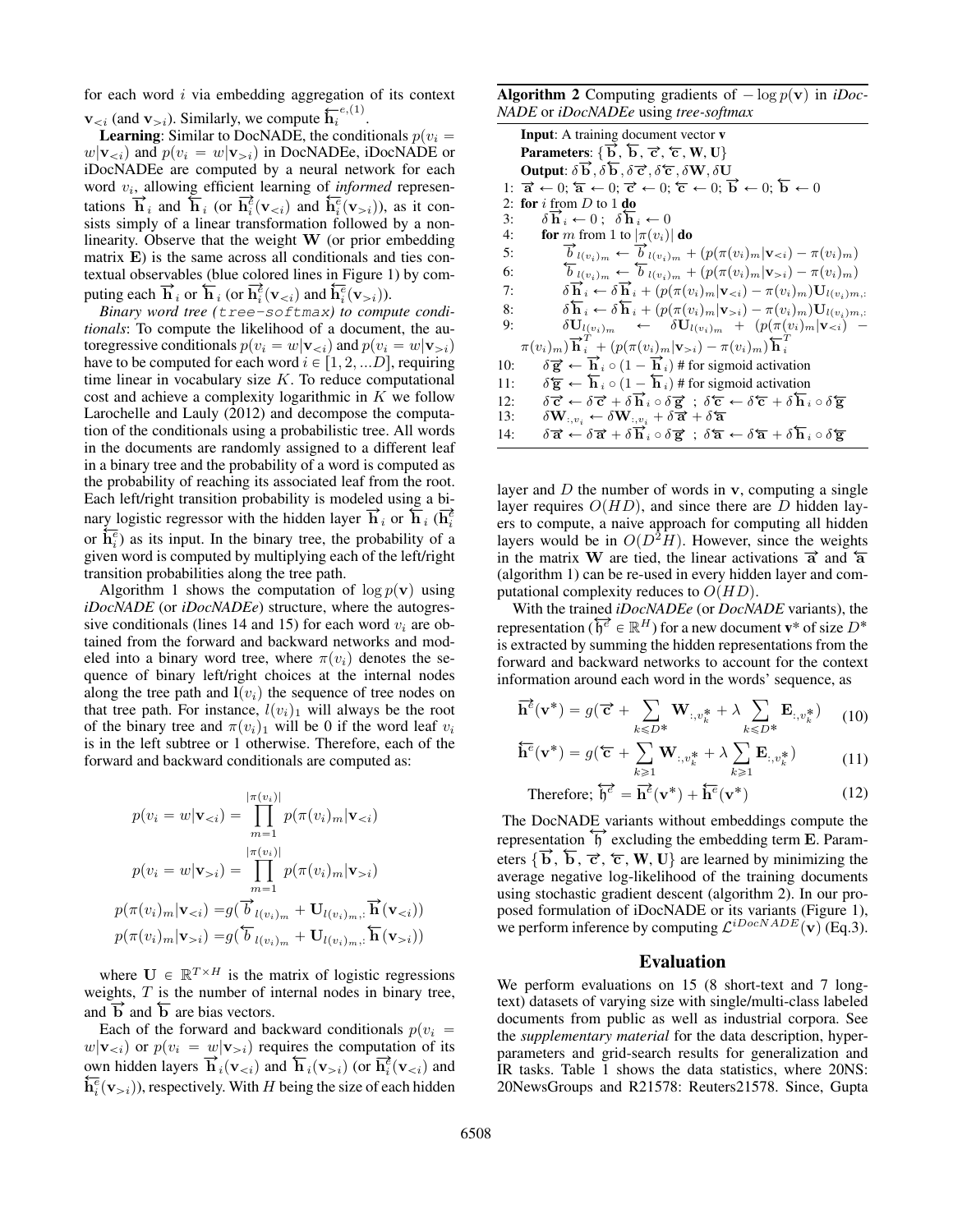|                                 |              |      |             |    | Tree-Softmax(TS) |     |             |                | Full-Softmax<br>(FS) |                 |     |                |             |                 |           |                 |           |                  |           |
|---------------------------------|--------------|------|-------------|----|------------------|-----|-------------|----------------|----------------------|-----------------|-----|----------------|-------------|-----------------|-----------|-----------------|-----------|------------------|-----------|
| Data                            | <b>Train</b> | Val  | <b>Test</b> | K  | L                | C   | Domain      | <b>DocNADE</b> |                      | <b>iDocNADE</b> |     | <b>DocNADE</b> |             | <b>iDocNADE</b> |           | <b>DocNADEe</b> |           | <b>iDocNADEe</b> |           |
|                                 |              |      |             |    |                  |     |             | <b>PPL</b>     | <b>IR</b>            | <b>PPL</b>      | IR  | <b>PPL</b>     | $_{\rm IR}$ | <b>PPL</b>      | <b>IR</b> | <b>PPL</b>      | <b>IR</b> | <b>PPL</b>       | <b>IR</b> |
| 20NSshort                       | 1.3k         | 0.1k | 0.5k        | 2k | 13.5             | 20  | <b>News</b> | 894            | .23                  | 880             | .30 | 646            | .25         | 639             | .26       | 638             | .28       | 633              | .28       |
| TREC <sub>6</sub>               | 5.5k         | 0.5k | 0.5k        | 2k | 9.8              | 6   | Q&A         | 42             | .48                  | 39              | .55 | 64             | .54         | 61              | .56       | 62              | .56       | 60               | .57       |
| $R21578$ title <sup>1</sup>     | 7.3k         | 0.5k | 3.0k        | 2k | 7.3              | 90  | <b>News</b> | 298            | .61                  | 239             | .63 | 193            | .61         | 181             | .62       | 179             | .65       | 176              | .66       |
| Subjectivity                    | 8.0k         | .05k | 2.0k        | 2k | 23.1             | 2   | Senti       | 303            | .78                  | 287             | .81 | 371            | .77         | 365             | .80       | 362             | .80       | 361              | .81       |
| Polarity                        | 8.5k         | .05k | 2.1k        | 2k | 21.0             | 2   | Senti       | 311            | .51                  | 292             | .54 | 358            | .54         | 345             | .56       | 341             | .56       | 340              | .57       |
| TMNtitle                        | 22.8k        | 2.0k | 7.8k        | 2k | 4.9              |     | <b>News</b> | 863            | .57                  | 823             | .59 | 711            | .44         | 670             | .46       | 668             | .54       | 664              | .55       |
| <b>TMN</b>                      | 22.8k        | 2.0k | 7.8k        | 2k | 19               |     | <b>News</b> | 548            | .64                  | 536             | .66 | 592            | .60         | 560             | .64       | 563             | .64       | 561              | .66       |
| AGnewstitle                     | 118k         | 2.0k | 7.6k        | 5k | 6.8              | 4   | <b>News</b> | 811            | .59                  | 793             | .65 | 545            | .62         | 516             | .64       | 516             | .66       | 514              | .68       |
| Avg (short)                     |              |      |             |    |                  |     |             | 509            | .55                  | 486             | .59 | 435            | .54         | 417             | .57       | 416             | .58       | 413              | .60       |
| 20NSsmall                       | 0.4k         | 0.2k | 0.2k        | 2k | 187              | 20  | <b>News</b> |                |                      |                 |     | 628            | .30         | 592             | .32       | 607             | .33       | 590              | .33       |
| Reuters <sub>8</sub>            | 5.0k         | 0.5k | 2.2k        | 2k | 102              | 8   | <b>News</b> | 172            | .88                  | 152             | .89 | 184            | .83         | 178             | .88       | 178             | .87       | 178              | .87       |
| <b>20NS</b>                     | 8.9k         | 2.2k | 7.4k        | 2k | 229              | 20  | <b>News</b> | 830            | .27                  | 812             | .33 | 474            | .20         | 463             | .24       | 464             | .25       | 463              | .25       |
| R <sub>21578</sub> <sup>†</sup> | 7.3k         | 0.5k | 3.0k        | 2k | 128              | 90  | <b>News</b> | 215            | .70                  | 179             | .74 | 297            | .70         | 285             | .73       | 286             | .71       | 285              | .72       |
| $RCV1V2^{\dagger}$              | 23.0k        | .05k | 10.0k       | 2k | 123              | 103 | <b>News</b> | 381            | .81                  | 364             | .86 | 479            | .86         | 463             | .89       | 465             | .87       | 462              | .88       |
| $SiROBs$ <sup>1</sup>           | 27.0k        | 1.0k | 10.5k       | 3k | 39               | 22  | Industry    | 398            | .31                  | 351             | .35 | 399            | .34         | 340             | .34       | 343             | .37       | 340              | .36       |
| <b>AGNews</b>                   | 118k         | 2.0k | 7.6k        | 5k | 38               | 4   | <b>News</b> | 471            | .72                  | 441             | .77 | 451            | .71         | 439             | .78       | 433             | .76       | 438              | .79       |
| Avg (long)                      |              |      |             |    |                  |     |             | 417            | .61                  | 383             | .65 | 416            | .56         | 394             | .60       | 396             | .60       | 393              | .60       |
| $Avg$ (all)                     |              |      |             |    |                  |     |             | 469            | .57                  | 442             | .62 | 426            | .54         | 406             | .58       | 407             | .59       | 404              | .60       |

Table 1: *Data statistics* of short and long texts as well as small and large corpora from various domains. *State-of-the-art* comparison in terms of PPL and IR (i.e, IR-precision) for short and long text datasets. The symbols are- L: average text length in number of words, K:dictionary size, C: number of classes, Senti: Sentiment, Avg: average, 'k':thousand and  $\dagger$ : multi-label data. PPL and IR (IR-precision) are computed over 200 (T200) topics at retrieval fraction = 0.02. For short-text,  $L < 25$ . The *underline* and bold numbers indicate the best scores in PPL and retrieval task, respectively in FS setting. See Larochelle and Lauly (2012) for LDA (Blei, Ng, and Jordan 2003) performance in terms of PPL, where DocNADE outperforms LDA.



Figure 2: (a) PPL (T200) by iDocNADE and DocNADE for each of the 50 held-out documents of 20NS. The *filled circle* points to the document for which *PPL* differs by maximum. (b) NLL of each of the words in the document marked by the *filled circle* in (a), due to iDocNADE and DocNADE.

et al. (2018a) have shown that DocNADE outperforms gaussian-LDA (Das, Zaheer, and Dyer 2015), glove-LDA and glove-DMM (Nguyen et al. 2015) in terms of topic coherence, text retrieval and classification, therefore we adopt DocNADE as the strong *baseline*. We use the development (dev) sets of each of the datasets to perform a grid-search on mixture weights,  $\lambda = [0.1, 0.5, 1.0].$ 

Generalization (Perplexity, PPL) We evaluate the topic models' generative performance as a generative model of documents by estimating log-probability for the test documents. During training, we initialize the proposed DocNADE extensions with DocNADE, i.e., W matrix. A comparison is made with the *baselines* (DocNADE and DeepDNE) and proposed variants (iDocNADE, DocNADEe, iDocNADEe, iDeepDNE, DeepDNEe and iDeepDNEe) using 50 (in *supplementary*) and 200 (T200) topics, set by the hidden layer size H.

Quantitative: Table 1 shows the average held-out **Quantitative:** Table 1 shows the average held-out perplexity  $(PPL)$  per word as,  $PPL = \exp(-\frac{1}{2}gt)$  $\frac{1}{N}$  $\sum_{i=1}^{N}$  $\frac{N}{t=1} \frac{1}{|\mathbf{v}^t|} \log p(\mathbf{v}^t) \big)$  where  $N$  and  $|\mathbf{v}^t|$  are the total number of documents and words in a document  $v<sup>t</sup>$ . To compute PPL, the log-likelihood of the document  $\mathbf{v}^t$ , i.e.,  $\log p(\mathbf{v}^t)$ , is obtained by  $\mathcal{L}^{DocNADE}$  (eqn. 2) in the DocNADE (forward only) variants, while we average PPL scores from the forward and backward networks of the iDocNADE variants.

Table 1 shows that the proposed models achieve lower perplexity for both the short-text (413 vs 435) and long-text (393 vs 416) datasets than *baseline* DocNADE with fullsoftmax (or tree-softmax). In total, we show a gain of 5.2% (404 vs 426) in PPL score on an average over the 15 datasets.

Table 2 illustrates the generalization performance of deep variants, where the proposed extensions outperform the DeepDNE for both short-text and long-text datasets. We report a gain of 10.7% (402 vs 450) in PPL due to iDeepDNEe over the baseline DeepDNE, on an average over 11 datasets.

Inspection: We quantify the use of context information in learning informed document representations. For 20NS dataset, we randomly select 50 held-out documents from its test set and compare (Figure 2a) the *PPL* for each of the held-out documents under the learned 200 dimensional DocNADE and iDocNADE. Observe that iDoc-NADE achieves lower *PPL* for the majority of the documents. The *filled* circle(s) points to the document for which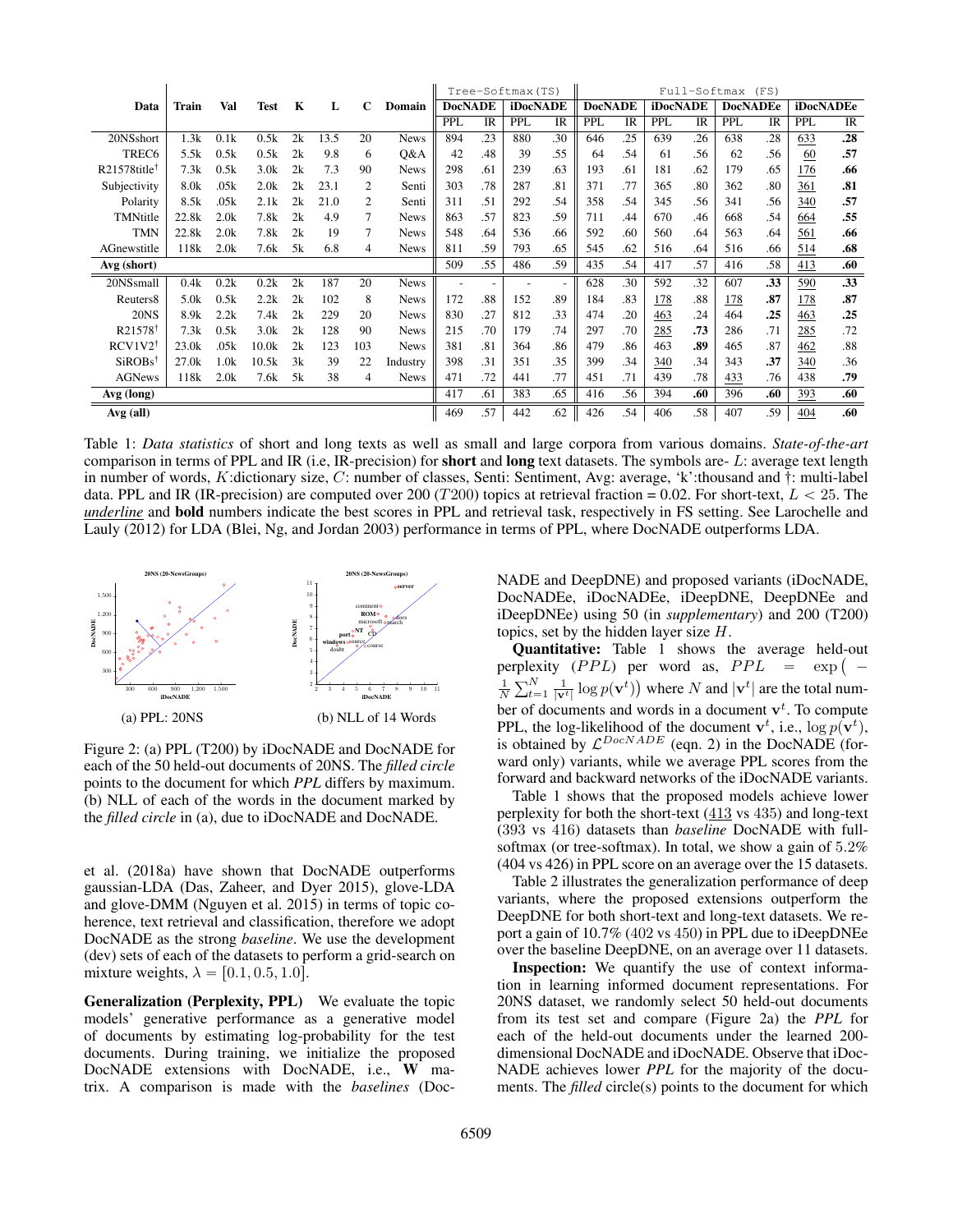

Figure 3: Document retrieval performance (IR-precision) on 3 short-text and 3 long-text datasets at different retrieval fractions

*PPL* differs by a maximum between iDocNADE and Doc-NADE. We select the corresponding document and compute the negative log-likelihood (*NLL*) for every word. Figure 2b shows that the *NLL* for the majority of the words is lower (better) in iDocNADE than DocNADE. See the *supplementary material* for the raw text of the selected documents.

Interpretability (Topic Coherence) Beyond PPL, we compute topic coherence (Chang et al. 2009; Newman, Karimi, and Cavedon 2009; Das, Zaheer, and Dyer 2015; Gupta et al. 2018b) to assess the meaningfulness of the underlying topics captured. We choose the coherence measure proposed by Röder, Both, and Hinneburg (2015) that identifies context features for each topic word using a sliding window over the reference corpus. The higher scores imply more coherent topics.

Quantitative: We use gensim module (*coherence type* =  $c$ -*v*) to estimate coherence for each of the 200 topics (top 10 and 20 words). Table 3 shows average coherence over 200 topics using short-text and long-text datasets, where the high scores for long-text in iDocNADE (.636 vs .602) suggest that the contextual information helps in generating more coherent topics than DocNADE. On top, the introduction of embeddings, i.e., iDocNADEe for short-text boosts (.847 vs .839) topic coherence. Qualitative: Table 5 illustrates example topics each with a coherence score.

Applicability (Document Retrieval) To evaluate the quality of the learned representations, we perform a document retrieval task using the 15 datasets and their label information. We use the experimental setup similar to Lauly et al. (2017), where all test documents are treated as queries to retrieve a fraction of the closest documents in the original training set using cosine similarity measure between

| data                 | <b>DeepDNE</b> |           | <b>iDeepDNE</b> |           | <b>DeepDNEe</b> |           | iDeepDNEe |           |  |
|----------------------|----------------|-----------|-----------------|-----------|-----------------|-----------|-----------|-----------|--|
|                      | PPL            | <b>IR</b> | PPL             | <b>IR</b> | PPL             | <b>IR</b> | PPL       | <b>IR</b> |  |
| 20NSshort            | 917            | .21       | 841             | .22       | 827             | .25       | 830       | .26       |  |
| TREC <sub>6</sub>    | 114            | .50       | 69              | .52       | 69              | .55       | 68        | .55       |  |
| R21578title          | 253            | .50       | 231             | .52       | 236             | .63       | 230       | .61       |  |
| Subjectivity         | 428            | .77       | 393             | .77       | 392             | .81       | 392       | .82       |  |
| Polarity             | 408            | .51       | 385             | .51       | 383             | .55       | 387       | .53       |  |
| TMN                  | 681            | .60       | 624             | .62       | 627             | .63       | 623       | .66       |  |
| Avg (short)          | 467            | .51       | 424             | .53       | 422             | .57       | 421       | .57       |  |
| Reuters <sub>8</sub> | 216            | .85       | 192             | .89       | 191             | .88       | 191       | .90       |  |
| 20NS                 | 551            | .25       | 504             | .28       | 504             | .29       | 506       | .29       |  |
| R21578               | 318            | .71       | 299             | .73       | 297             | .72       | 298       | .73       |  |
| <b>AGNews</b>        | 572            | .75       | 441             | .77       | 441             | .75       | 440       | .80       |  |
| RCV1V2               | 489            | .86       | 464             | .88       | 466             | .89       | 462       | .89       |  |
| Avg (long)           | 429            | .68       | 380             | .71       | 379             | .71       | 379       | .72       |  |
| $Avg$ (all)          | 450            | .59       | 404             | .61       | 403             | .63       | 402       | .64       |  |

Table 2: Deep Variants (+ Full-softmax) with T200: PPL and IR (i.e, IR-precision) for short and long text datasets.

their representations (eqn. 12 in iDocNADE and  $\overrightarrow{h}_D$  in DocNADE). To compute retrieval precision for each fraction (e.g., 0.0001, 0.005, 0.01, 0.02, 0.05, 0.1, 0.2, etc.), we average the number of retrieved training documents with the same label as the query. For multi-label datasets, we average the precision scores over multiple labels for each query. Since Salakhutdinov and Hinton (2009) and Lauly et al. (2017) showed that RSM and DocNADE strictly outperform LDA on this task, we only compare DocNADE and its proposed extensions.

Table 1 shows the IR-precision scores at retrieval fraction 0.02. Observe that the introduction of both pre-trained embedding priors and contextual information leads to im-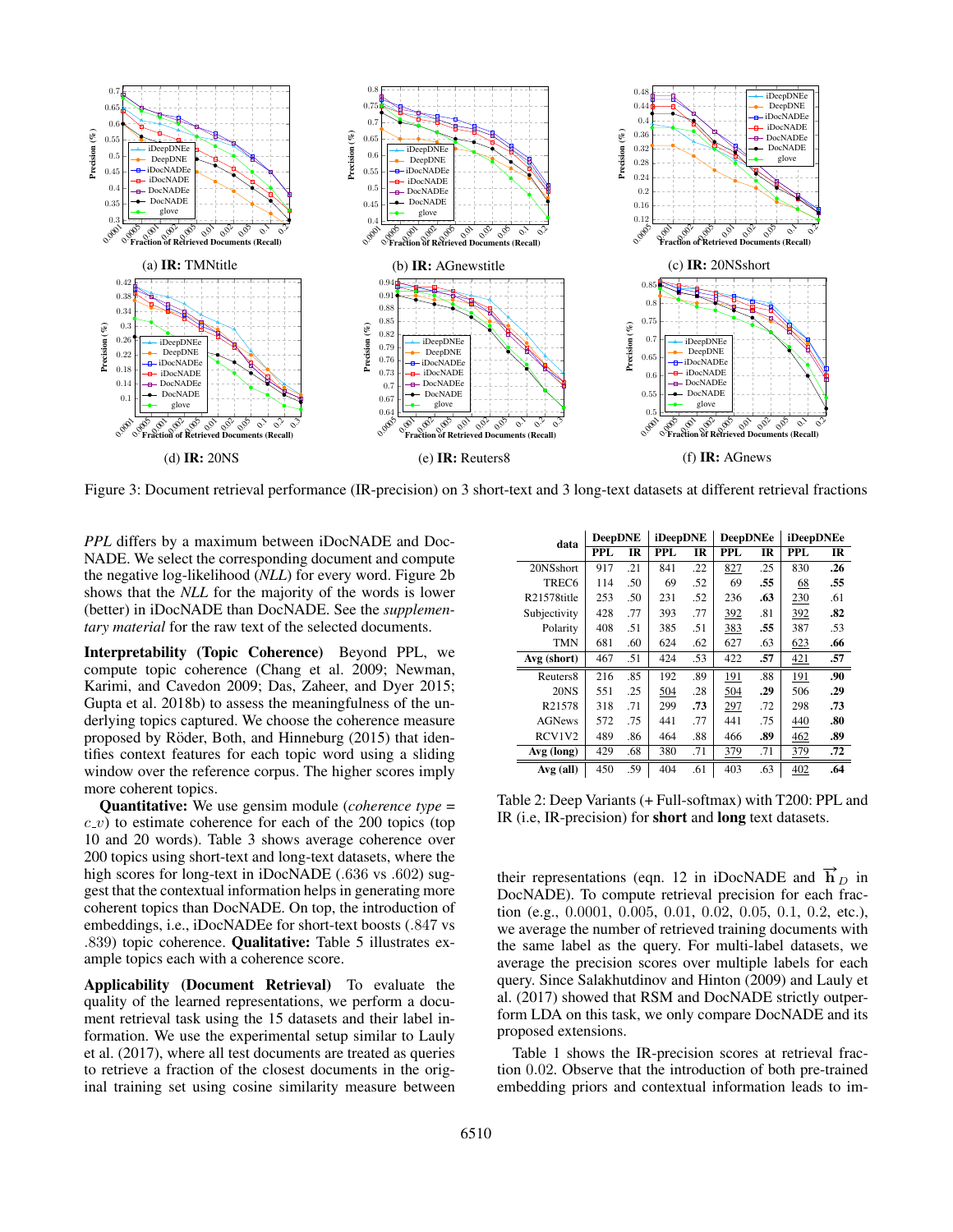| model             |      |      |                 |      |                 |      | DocNADE    iDocNADE    DocNADE    iDocNADE |      |  |
|-------------------|------|------|-----------------|------|-----------------|------|--------------------------------------------|------|--|
|                   | W10  | W20  | W <sub>10</sub> | W20  | W <sub>10</sub> | W20  | W10                                        | W20  |  |
| 20NSshort         | .744 | .849 | .748            | .852 | .747            | .851 | .744                                       | .849 |  |
| TREC <sub>6</sub> | .746 | .860 | .748            | .864 | .753            | .858 | .752                                       | .866 |  |
| R21578title       | .742 | .845 | .748            | .855 | .749            | .859 | .746                                       | .856 |  |
| Polarity          | .730 | .833 | .732            | .837 | .734            | .839 | .738                                       | .841 |  |
| TMNtitle          | .738 | .840 | .744            | .848 | .746            | .850 | .746                                       | .850 |  |
| <b>TMN</b>        | .709 | .811 | .713            | .814 | .717            | .818 | .721                                       | .822 |  |
| Avg (short)       | .734 | .839 | .739            | .845 | .742            | .846 | .741                                       | .847 |  |
| 20NSsmall         | .515 | .629 | .564            | .669 | .533            | .641 | .549                                       | .661 |  |
| Reuters8          | .578 | .665 | .564            | .657 | .574            | .655 | .554                                       | .641 |  |
| 20NS              | .417 | .496 | .453            | .531 | .385            | .458 | .417                                       | .490 |  |
| R21578            | .540 | .570 | .548            | .640 | .542            | .596 | .551                                       | .663 |  |
| <b>AGnews</b>     | .718 | .828 | .721            | .840 | .677            | .739 | .696                                       | .760 |  |
| RCV1V2            | .383 | .426 | .428            | .480 | .364            | .392 | .420                                       | .463 |  |
| Avg (long)        | .525 | .602 | .546            | .636 | .513            | .580 | .531                                       | .613 |  |

Table 3: Topic coherence with the top 10 (W10) and 20 (W20) words from topic models (T200). Since, (Gupta et al. 2018a) have shown that DocNADE outperforms both glove-DMM and glove-LDA, therefore DocNADE as the baseline.

| data                                             | glove |     |    |                          |    |      | doc2vec   DocNADE   DocNADEe   iDocNADE   iDocNADEe |      |      |      |      |      |
|--------------------------------------------------|-------|-----|----|--------------------------|----|------|-----------------------------------------------------|------|------|------|------|------|
|                                                  | F1    | acc | F1 | acc                      | F1 | acc  | F1                                                  | acc  | F1   | acc  | F1   | acc  |
| 20NSshort                                        |       |     |    | .493 .520 .413 .457 .428 |    | .474 | .473                                                | .529 | .456 | .491 | .518 | .535 |
| TREC61.798 .8101.400 .5121.804                   |       |     |    |                          |    | .822 | .854                                                | .856 | .808 | .812 | .842 | .844 |
| R21578title 356 .695 .176 .505 .318              |       |     |    |                          |    | .653 | .352                                                | .693 | .302 | .665 | .335 | .700 |
| 872. Subjectivity   .882 .882   .763 .763   .872 |       |     |    |                          |    | .872 | .886                                                | .886 | .871 | .871 | .886 | .886 |
| Polarity 715 .715 .624 .624 .693                 |       |     |    |                          |    | .693 | .712                                                | .712 | .688 | .688 | .714 | .714 |
| 624. TMNtitle 1.693 .727 1.582 .617 II.624       |       |     |    |                          |    | .667 | .697                                                | .732 | .632 | .675 | .696 | .731 |
| 751 .740 .751 .751 .751 TMN                      |       |     |    |                          |    | .778 | .765                                                | .801 | .751 | .790 | .771 | .805 |
| 812. S15 S15 S15 S15 S15 AGnewstitle   .814      |       |     |    |                          |    | .812 | .829                                                | .828 | .819 | .818 | .829 | .828 |
| Avg (short)   .685 .739   .523 .593    .661      |       |     |    |                          |    | .721 | .696                                                | .755 | .666 | .726 | .700 | .756 |
| Reuters8 .830 .950 .937 .852 .753                |       |     |    |                          |    | .931 | .848                                                | .956 | .836 | .957 | .860 | .960 |
| 20NS 509 525 396 409 512 535                     |       |     |    |                          |    |      | .514                                                | .540 | .524 | .548 | .523 | .544 |
| .324. R215781.316. 7031.215. 6221.324            |       |     |    |                          |    | .716 | .322                                                | .721 | .350 | .710 | .300 | .722 |
| 873. AGnews 1.870 .871 1.713 .711 1.873          |       |     |    |                          |    | .876 | .880                                                | .880 | .880 | .880 | .886 | .886 |
| RCV1V2   .442 .368   .442 .341    .461           |       |     |    |                          |    | .438 | .460                                                | .457 | .463 | .452 | .465 | .454 |
| Avg (long)   .593 .683   .540 .587    .584       |       |     |    |                          |    | .699 | .605                                                | .711 | .611 | .710 | .607 | .713 |
| 712. 631. 530. 590 590. 718. 631. 650. 650.      |       |     |    |                          |    |      | .661                                                | .738 | .645 | .720 | .664 | .740 |

Table 4: Text classification for short and long texts with T200 or word embedding dimension (Topic models with FS)

proved performance on the IR task for short-text and longtext datasets. We report a gain of 11.1% (.60 vs .54) in precision on an average over the 15 datasets, compared to Doc-NADE. On top, the deep variant i.e. iDeepDNEe (Table 2) demonstrates a gain of 8.5% (.64 vs .59) in precision over the 11 datasets, compared to DeepDNE. Figures (3a, 3b, 3c) and (3d, 3e and 3f) illustrate the average precision for the retrieval task on short-text and long-text datasets, respectively.

Applicability (Text Categorization) Beyond the document retrieval, we perform text categorization to measure the quality of word vectors learned in the topic models. We consider the same experimental setup as in the document retrieval task and extract the document representation (latent vector) of 200 dimension for each document (or text), learned during the training of DocNADE variants. To perform document categorization, we employ a logistic regression classifier with L2 regularization. We also compute document representations from pre-trained glove (Pennington, Socher, and Manning 2014) embedding matrix by

| <b>DocNADE</b>         | <b>iDocNADE</b>     | <b>DocNADEe</b>                              |
|------------------------|---------------------|----------------------------------------------|
| beliefs, muslims,      |                     | scripture, atheists, atheists, christianity, |
| forward, alt,          | sin, religions,     | belief, eternal,                             |
| islam, towards,        | christianity, lord, | atheism, catholic,                           |
| atheism, christianity, | bible, msg,         | bible, arguments,                            |
| hands, opinions        | heaven, jesus       | islam, religions                             |
| 0.44                   | 0.46                | 0.52                                         |

Table 5: Topics (top 10 words) of 20NS with coherence

| book |  | jesus                                                                                   | windows |  | gun |  |  |  |
|------|--|-----------------------------------------------------------------------------------------|---------|--|-----|--|--|--|
|      |  | neighbors $s_i$ $s_q$ neighbors $s_i$ $s_q$ neighbors $s_i$ $s_q$ neighbors $s_i$ $s_q$ |         |  |     |  |  |  |
|      |  | 09. 72. books .61 .84 christ .86 .83 dos .74 .34 guns .72                               |         |  |     |  |  |  |
|      |  | reference .52 .51 god .78 .63 files .63 .36 firearms .63 .63                            |         |  |     |  |  |  |
|      |  | published .46 .74 christians .74 .49 version .59 .43 criminal .63 .33                   |         |  |     |  |  |  |
|      |  | reading .45 .54 faith .71 .51 file .59 .36 crime .62 .42                                |         |  |     |  |  |  |
|      |  | author .44 .77 bible .71 .51 unix .52 .47 police .61 .43                                |         |  |     |  |  |  |

Table 6: 20NS dataset: The five nearest neighbors by iDoc-NADE.  $s_i$ : Cosine similarity between the word vectors from iDocNADE, for instance vectors of *jesus* and *god*.  $s_q$ : Cosine similarity in embedding vectors from glove.

summing the word vectors and compute classification performance. On top, we also extract document representation from doc2vec (Le and Mikolov 2014).

Table 4 shows that *glove* leads DocNADE in classification performance, suggesting a need for distributional priors. For short-text dataset, iDocNADEe (and DocNADEe) outperforms *glove* (.700 vs .685) and DocNADE (.700 vs .661) in F1. Overall, we report a gain of 5.2% (.664 vs .631) in F1 due to iDocNADEe over DocNADE for classification on an average over 13 datasets.

Inspection of Learned Representations: To analyze the meaningful semantics captured, we perform a qualitative inspection of the learned representations by the topic models. Table 5 shows topics for 20NS dataset that could be interpreted as *religion*, which are (sub)categories in the data, confirming that meaningful topics are captured. Observe that DocNADEe extracts a more coherent topic.

For word level inspection, we extract *word representations* using the columns  $W_{:,v_i}$  as the vector (200 dimension) representation of each word  $v_i$ , learned by iDocNADE using 20NS dataset. Table 6 shows the five nearest neighbors of some selected words in this space and their corresponding similarity scores. We also compare similarity in word vectors from iDocNADE and glove embeddings, confirming that meaningful word representations are learned.

#### Conclusion

We show that leveraging contextual information and introducing distributional priors via pre-trained word embeddings in our proposed topic models result in learning better word/document representation for short and long documents, and improve generalization, interpretability of topics and their applicability in text retrieval and classification.